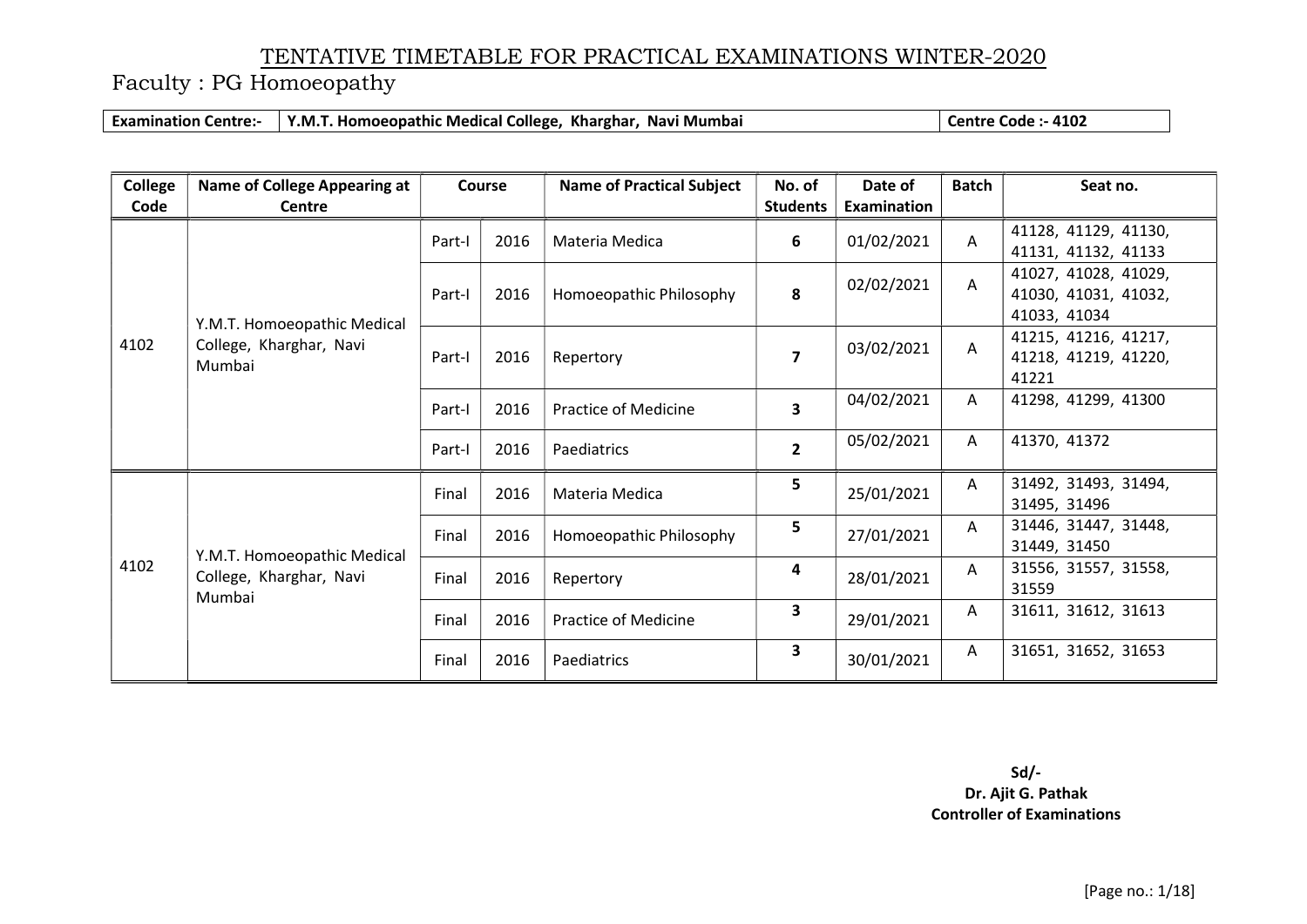Faculty : PG Homoeopathy

Examination Centre:- Dr. M. L. Dhawale Med. Hom. Institute, Thane Canadian Centre Code :- 4108

| <b>College</b> | <b>Name of College Appearing at</b> |        | Course | <b>Name of Practical Subject</b> | No. of          | Date of     | <b>Batch</b> | Seat no.                   |
|----------------|-------------------------------------|--------|--------|----------------------------------|-----------------|-------------|--------------|----------------------------|
| Code           | Centre                              |        |        |                                  | <b>Students</b> | Examination |              |                            |
|                |                                     | Part-I | 2016   | Materia Medica                   | 5               | 04/02/2021  | A            | 41209, 41210, 41211,       |
|                |                                     |        |        |                                  |                 |             |              | 41213, 41214               |
|                |                                     | Part-I | 2016   | Homoeopathic Philosophy          | 4               | 05/02/2021  | A            | 41125, 41126, 41122, 41127 |
|                |                                     |        |        |                                  |                 |             |              | 41280, 41281, 41282,       |
| 4108           | Dr. M. L. Dhawale Med. Hom.         | Part-I | 2016   | Repertory                        | $\overline{7}$  | 06/02/2021  | A            | 41283, 41284, 41285,       |
|                | Institute, Thane                    |        |        |                                  |                 |             |              | 41286                      |
|                |                                     | Part-I | 2016   | <b>Practice of Medicine</b>      | 6               | 01/02/2021  | A            | 41365, 41366, 41364,       |
|                |                                     |        |        |                                  |                 |             |              | 41367, 41368, 41369        |
|                |                                     | Part-I | 2016   | Paediatrics                      | 3               | 02/02/2021  | A            | 41415, 41416, 41420        |
|                |                                     |        |        |                                  | 5               |             | A            | 41432, 41433, 41434,       |
|                |                                     | Part-I | 2016   | Psychiatry                       |                 | 03/02/2021  |              | 41435, 41437               |
|                |                                     |        | 2016   |                                  | 6               |             | A            | 31547, 31548, 31549,       |
|                |                                     | Final  |        | Materia Medica                   |                 | 28/01/2021  |              | 31550, 31551, 31552        |
|                |                                     | Final  | 2016   | Homoeopathic Philosophy          | 4               | 29/01/2021  | Α            | 31487, 31488, 31489, 31490 |
| 4108           | Dr. M. L. Dhawale Med. Hom.         | Final  | 2016   | Repertory                        | $\overline{2}$  | 01/02/2021  | A            | 31597, 31598               |
|                | Institute, Thane                    | Final  | 2016   | <b>Practice of Medicine</b>      | 6               | 30/01/2021  | A            | 31644, 31645, 31646,       |
|                |                                     |        |        |                                  |                 |             |              | 31647, 31648, 31649        |
|                |                                     | Final  | 2016   | Paediatrics                      | 5               | 25/01/2021  | A            | 31678, 31679, 31680,       |
|                |                                     |        |        |                                  |                 |             |              | 31681, 31682               |
|                |                                     | Final  | 2016   | Psychiatry                       | 3               | 27/01/2021  | A            | 31691, 31692, 31693        |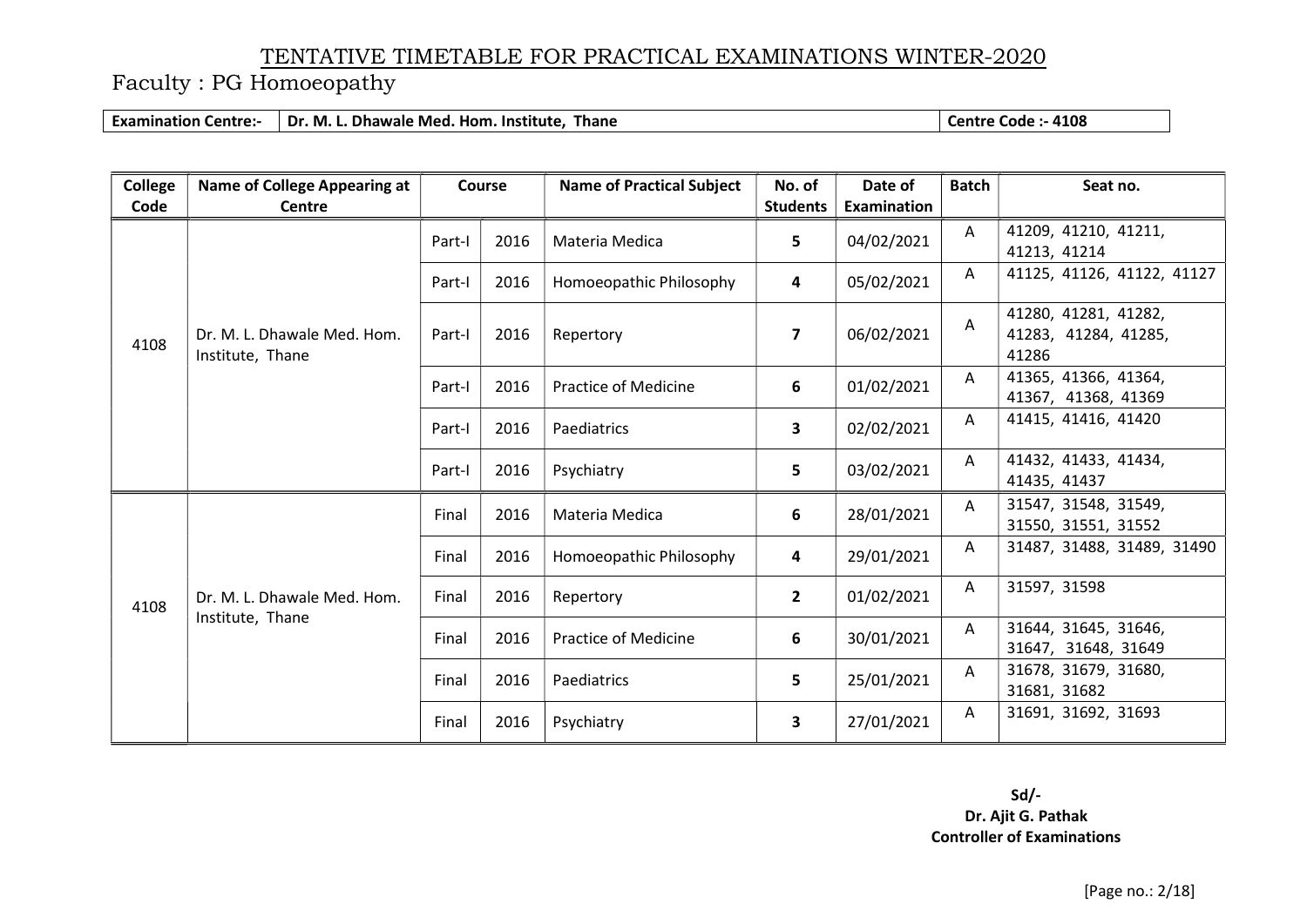Faculty : PG Homoeopathy

Examination Centre:- Dhondumama Sathe Homoeopathic Medical College, Pune Collection Centre Code :- 4201

| College<br>Code | <b>Name of College Appearing at</b><br><b>Centre</b>              |        | Course | <b>Name of Practical</b><br><b>Subject</b> | No. of<br><b>Students</b> | Date of<br>Examination | <b>Batch</b>                                | Seat no.                             |
|-----------------|-------------------------------------------------------------------|--------|--------|--------------------------------------------|---------------------------|------------------------|---------------------------------------------|--------------------------------------|
|                 |                                                                   | Part-I | 2016   | Materia Medica                             | 3                         | 30/01/2021             | A                                           | 41134, 41135, 41136                  |
|                 | Dhondumama Sathe Homoeopathic                                     | Part-I | 2016   | Homoeopathic<br>Philosophy                 | 4                         | 01/02/2021             | $\mathsf{A}$                                | 41035, 41036, 41037,<br>41038        |
| 4201            | Medical College, Pune                                             | Part-I | 2016   | Repertory                                  | 4                         | 28/01/2021             | A                                           | 41222, 41223, 41224,<br>41225        |
|                 |                                                                   | Part-I | 2016   | <b>Practice of Medicine</b>                | 3                         | 29/01/2021             | A                                           | 41302, 41303, 41304                  |
| 4201            | Dhondumama Sathe Homoeopathic<br>Medical College, Pune            |        |        |                                            | 3                         |                        | A                                           | 31497, 31498, 31499                  |
| 4202            | Pad. Dr. D.Y. Patil Homoeopathic<br>Medical College, Pimpri, Pune | Final  | 2016   | Materia Medica                             | 5                         | 02/02/2021             |                                             | 31500, 31501, 31502,<br>31503, 31504 |
| 4201            | Dhondumama Sathe Homoeopathic<br>Medical College, Pune            | Final  |        | Homoeopathic                               | 3                         |                        | A                                           | 31451, 31452, 31453                  |
| 4202            | Pad. Dr. D.Y. Patil Homoeopathic<br>Medical College, Pimpri, Pune |        | 2016   | Philosophy                                 | 6                         | 03/02/2021             | 31454, 31455, 31456,<br>31457, 31458, 31459 |                                      |
| 4201            | Dhondumama Sathe Homoeopathic<br>Medical College, Pune            | Final  | 2016   |                                            | 3                         | 04/02/2021             | A                                           | 31560, 31561, 31562                  |
| 4202            | Pad. Dr. D.Y. Patil Homoeopathic<br>Medical College, Pimpri, Pune |        |        | Repertory                                  | 5                         |                        |                                             | 31563, 31564, 31565,<br>31566, 31567 |
| 4201            | Dhondumama Sathe Homoeopathic<br>Medical College, Pune            | Final  | 2016   | Practice of Medicine                       | 3                         | 05/02/2021             | A                                           | 31614, 31615, 31616                  |

Sd/- Dr. Ajit G. Pathak

Controller of Examinations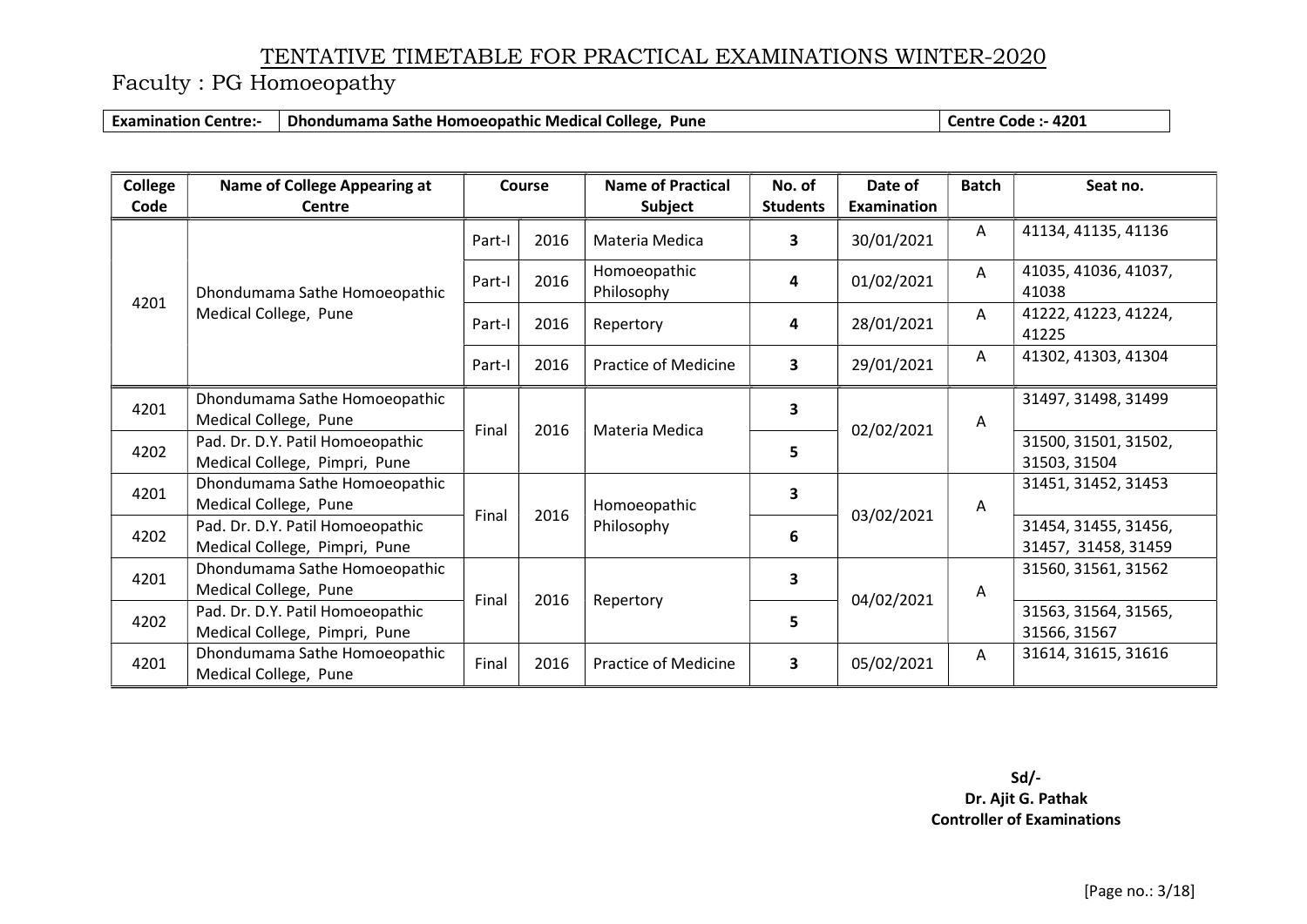Faculty : PG Homoeopathy

|  | Examination Centre:-   Dr. J. J. Magdum Homoeopathic Medical College, Jaysingpur, Kolhapur | Centre Code: - 4206 |
|--|--------------------------------------------------------------------------------------------|---------------------|
|--|--------------------------------------------------------------------------------------------|---------------------|

| <b>College</b>               | Name of College Appearing at             |        | <b>Course</b> | <b>Name of Practical Subject</b> | No. of          | Date of     | <b>Batch</b> | Seat no.             |
|------------------------------|------------------------------------------|--------|---------------|----------------------------------|-----------------|-------------|--------------|----------------------|
| Code                         | Centre                                   |        |               |                                  | <b>Students</b> | Examination |              |                      |
|                              |                                          | Part-I | 2016          | Materia Medica                   | 6               | 28/01/2021  | A            | 41137, 41138, 41140, |
|                              |                                          |        |               |                                  |                 |             |              | 41141, 41142, 41143  |
|                              | Dr. J. J. Magdum                         |        | 2016          | Homoeopathic Philosophy          | 4               | 29/01/2021  | A            | 41039, 41040, 41041, |
| 4206<br>Homoeopathic Medical | Part-I                                   |        |               |                                  |                 |             | 41042        |                      |
|                              | College, Jaysingpur, Kolhapur            | Part-I | 2016          | Repertory                        | 6               | 30/01/2021  | A            | 41226, 41227, 41228, |
|                              |                                          |        |               |                                  |                 |             |              | 41229, 41230, 41231  |
|                              |                                          |        |               |                                  |                 |             | A            | 31505, 31506, 31507, |
|                              |                                          | Final  | 2016          | Materia Medica                   | 4               | 03/02/2021  |              | 31509                |
| 4206                         | Dr. J. J. Magdum<br>Homoeopathic Medical | Final  | 2016          |                                  |                 | 01/02/2021  | A            | 31460, 31461, 31462, |
|                              | College, Jaysingpur, Kolhapur            |        |               | Homoeopathic Philosophy          | 5               |             |              | 31463, 31464         |
|                              |                                          | Final  | 2016          | Repertory                        |                 | 02/02/2021  | A            | 31568                |
|                              |                                          |        |               |                                  |                 |             |              |                      |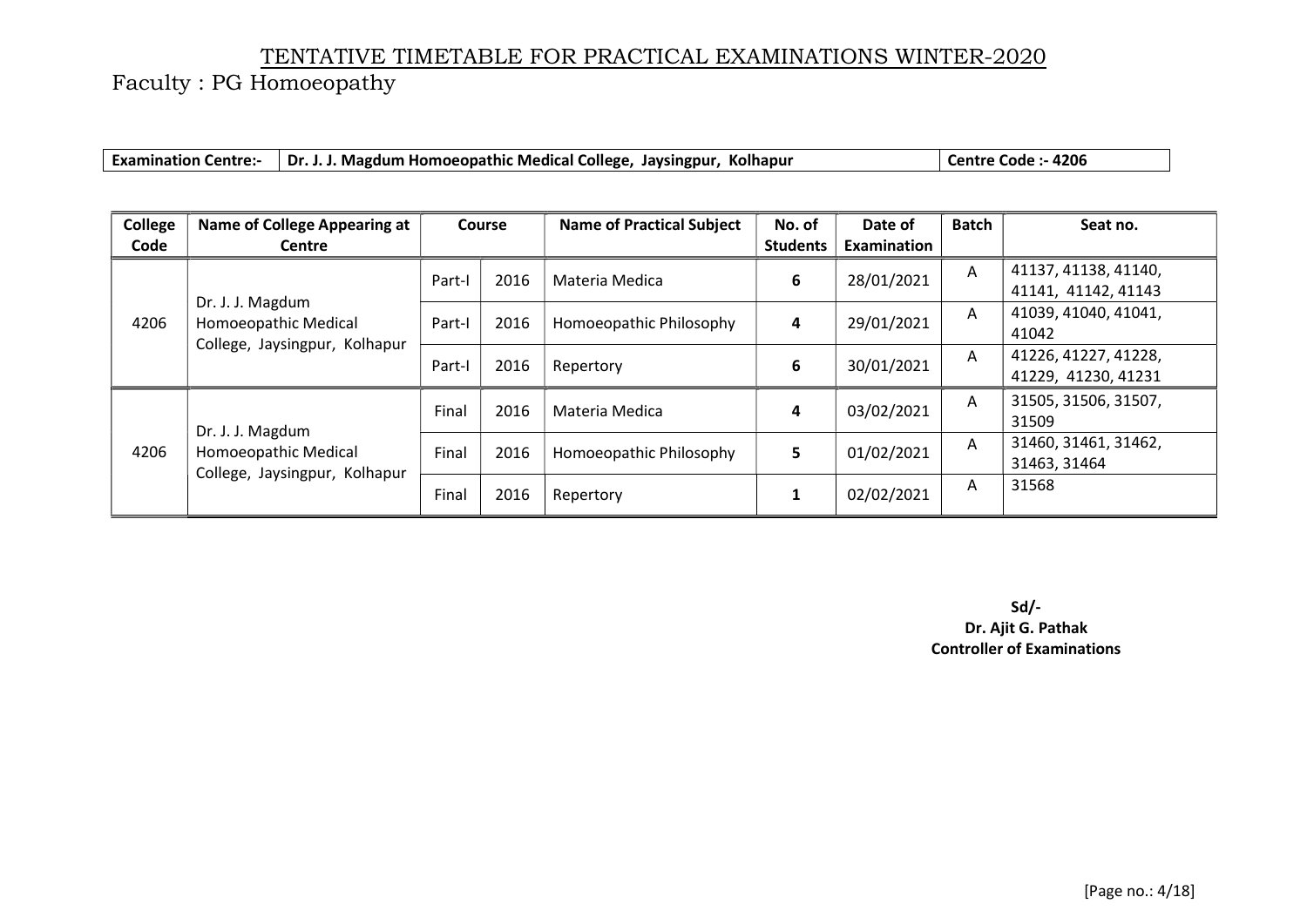Faculty : PG Homoeopathy

|  | <b>Examination Centre:</b> | <b>S.J.P.E.'S Homoeopathic Medical College,</b><br>Kolhapur | .- 4207<br>Code<br>entre |
|--|----------------------------|-------------------------------------------------------------|--------------------------|
|--|----------------------------|-------------------------------------------------------------|--------------------------|

| College | Name of College Appearing at | <b>Course</b> |      | <b>Name of Practical Subject</b> | No. of          | Date of     | Batch | Seat no.            |
|---------|------------------------------|---------------|------|----------------------------------|-----------------|-------------|-------|---------------------|
| Code    | <b>Centre</b>                |               |      |                                  | <b>Students</b> | Examination |       |                     |
| 4207    | S.J.P.E.'S Homoeopathic      | Part-         | 2016 | <b>Practice of Medicine</b>      |                 | 28/01/2021  | A     | 41305, 41306, 41307 |
|         | Medical College, Kolhapur    | Part-         | 2016 | Paediatrics                      |                 | 29/01/2021  | A     | 41373, 41374, 41375 |
| 4207    | S.J.P.E.'S Homoeopathic      | Final         | 2016 | <b>Practice of Medicine</b>      |                 | 30/01/2021  | A     | 31617, 31618        |
|         | Medical College, Kolhapur    | Final         | 2016 | Paediatrics                      |                 | 01/02/2021  | A     | 31654, 31655        |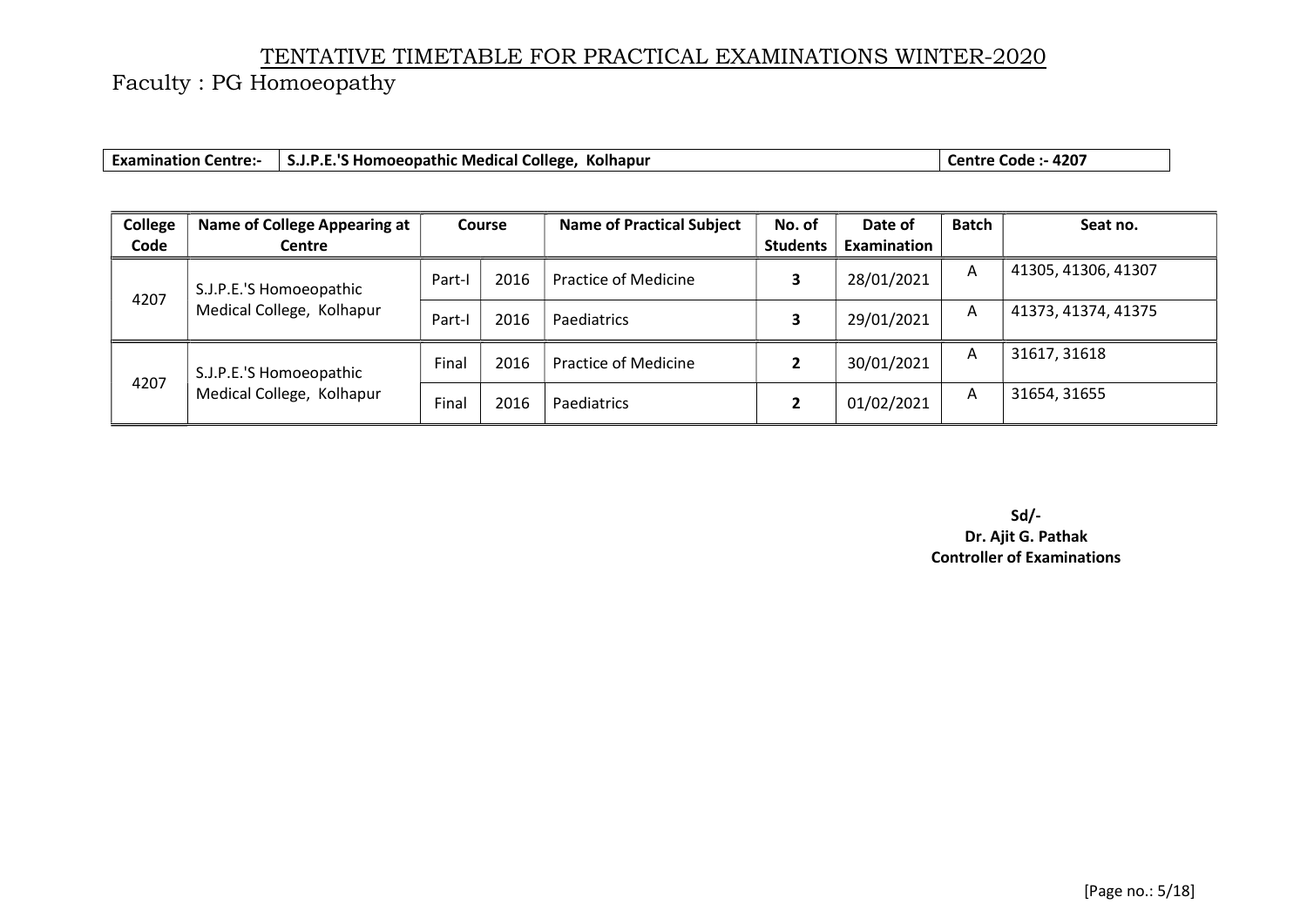Faculty : PG Homoeopathy

| <b>Examination Centre:-</b> | Motiwala National Homoeopathic Medical College, Nashik | Centre Code: - 4301 |
|-----------------------------|--------------------------------------------------------|---------------------|
|-----------------------------|--------------------------------------------------------|---------------------|

| College<br>Code | <b>Name of College Appearing at</b><br><b>Centre</b>         |        | <b>Course</b> | <b>Name of Practical Subject</b> | No. of<br><b>Students</b> | Date of<br>Examination | <b>Batch</b> | Seat no.                             |
|-----------------|--------------------------------------------------------------|--------|---------------|----------------------------------|---------------------------|------------------------|--------------|--------------------------------------|
|                 |                                                              | Part-I | 2016          | Materia Medica                   | 2                         | 01/02/2021             | A            | 41144, 41146                         |
|                 |                                                              | Part-I | 2016          | Homoeopathic Philosophy          | 1                         | 02/02/2021             | $\mathsf{A}$ | 41044                                |
| 4301            | <b>Motiwala National</b><br>Homoeopathic Medical             | Part-I | 2016          | Repertory                        | 1                         | 28/01/2021             | A            | 41234                                |
|                 | College, Nashik                                              | Part-I | 2016          | <b>Practice of Medicine</b>      | 5                         | 29/01/2021             | A            | 41308, 41309, 41310,<br>41311, 41313 |
|                 |                                                              | Part-I | 2016          | Paediatrics                      | 1                         | 30/01/2021             | $\mathsf{A}$ | 41376                                |
|                 | Motiwala National<br>Homoeopathic Medical<br>College, Nashik | Final  | 2016          | Materia Medica                   | $\overline{2}$            | 03/02/2021             | Α            | 31510, 31511                         |
|                 |                                                              | Final  | 2016          | Homoeopathic Philosophy          | 3                         | 04/02/2021             | A            | 31465, 31466, 31467                  |
| 4301            |                                                              | Final  | 2016          | Repertory                        | 4                         | 05/02/2021             | A            | 31569, 31570, 31571,<br>31726        |
|                 |                                                              | Final  | 2016          | <b>Practice of Medicine</b>      | 3                         | 06/02/2021             | A            | 31619, 31620, 31621                  |
|                 |                                                              | Final  | 2016          | Paediatrics                      | 3                         | 08/02/2021             | A            | 31656, 31657, 31658                  |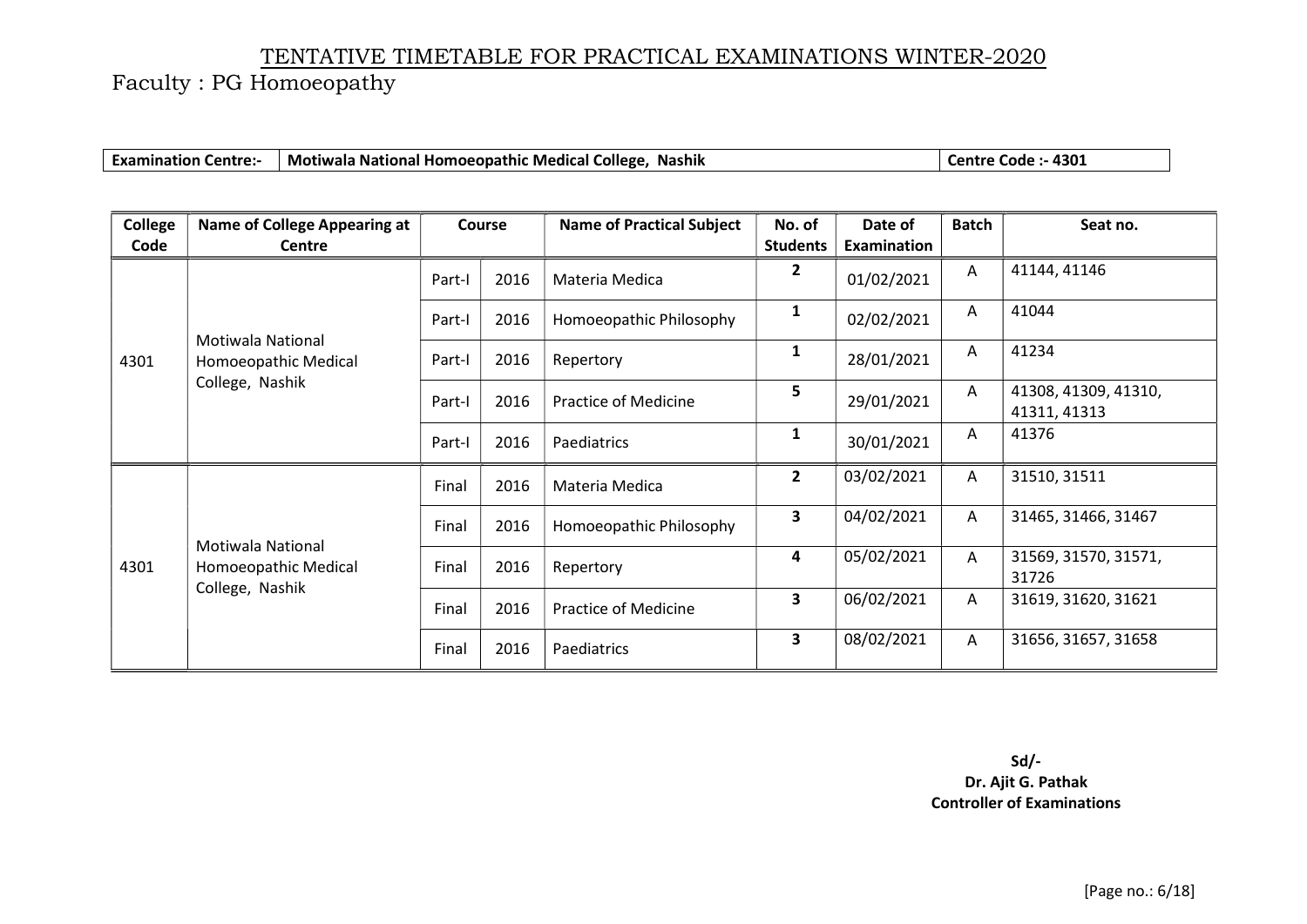Faculty : PG Homoeopathy

|  | <b>Examination Centre:-</b> Smt. K. B. Abad Homoeopathic Medical College, Chandwad, Nashik | Centre Code :- 4302 |
|--|--------------------------------------------------------------------------------------------|---------------------|
|--|--------------------------------------------------------------------------------------------|---------------------|

| College | <b>Name of College Appearing at</b>                        |        | <b>Course</b> | <b>Name of Practical Subject</b> | No. of          | Date of     | <b>Batch</b> | Seat no.             |
|---------|------------------------------------------------------------|--------|---------------|----------------------------------|-----------------|-------------|--------------|----------------------|
| Code    | <b>Centre</b>                                              |        |               |                                  | <b>Students</b> | Examination |              |                      |
| 4302    | Smt. K. B. Abad Homoeopathic<br>Medical College, Chandwad, | Part-I | 2016          | Materia Medica                   | $\overline{2}$  | 28/01/2021  | A            | 41149, 41150         |
|         | Nashik                                                     | Part-I | 2016          | Homoeopathic Philosophy          | $\mathbf{1}$    | 29/01/2021  | A            | 41048                |
|         |                                                            | Part-I | 2016          | <b>Practice of Medicine</b>      | 5               | 30/01/2021  | $\mathsf{A}$ | 41314, 41315, 41317, |
|         |                                                            |        |               |                                  |                 |             |              | 41318, 41319         |
| 4302    | Smt. K. B. Abad Homoeopathic<br>Medical College, Chandwad, | Final  | 2016          | Materia Medica                   | $\overline{2}$  | 01/02/2021  | A            | 31512, 31513         |
|         | Nashik                                                     | Final  | 2016          | Homoeopathic Philosophy          | $\overline{2}$  | 02/02/2021  | $\mathsf{A}$ | 31469, 31470         |
|         |                                                            | Final  | 2016          | Repertory                        | $\overline{2}$  | 03/02/2021  | A            | 31573, 31574         |
|         |                                                            | Final  | 2016          | <b>Practice of Medicine</b>      | $\mathbf{1}$    | 04/02/2021  | $\mathsf{A}$ | 31623                |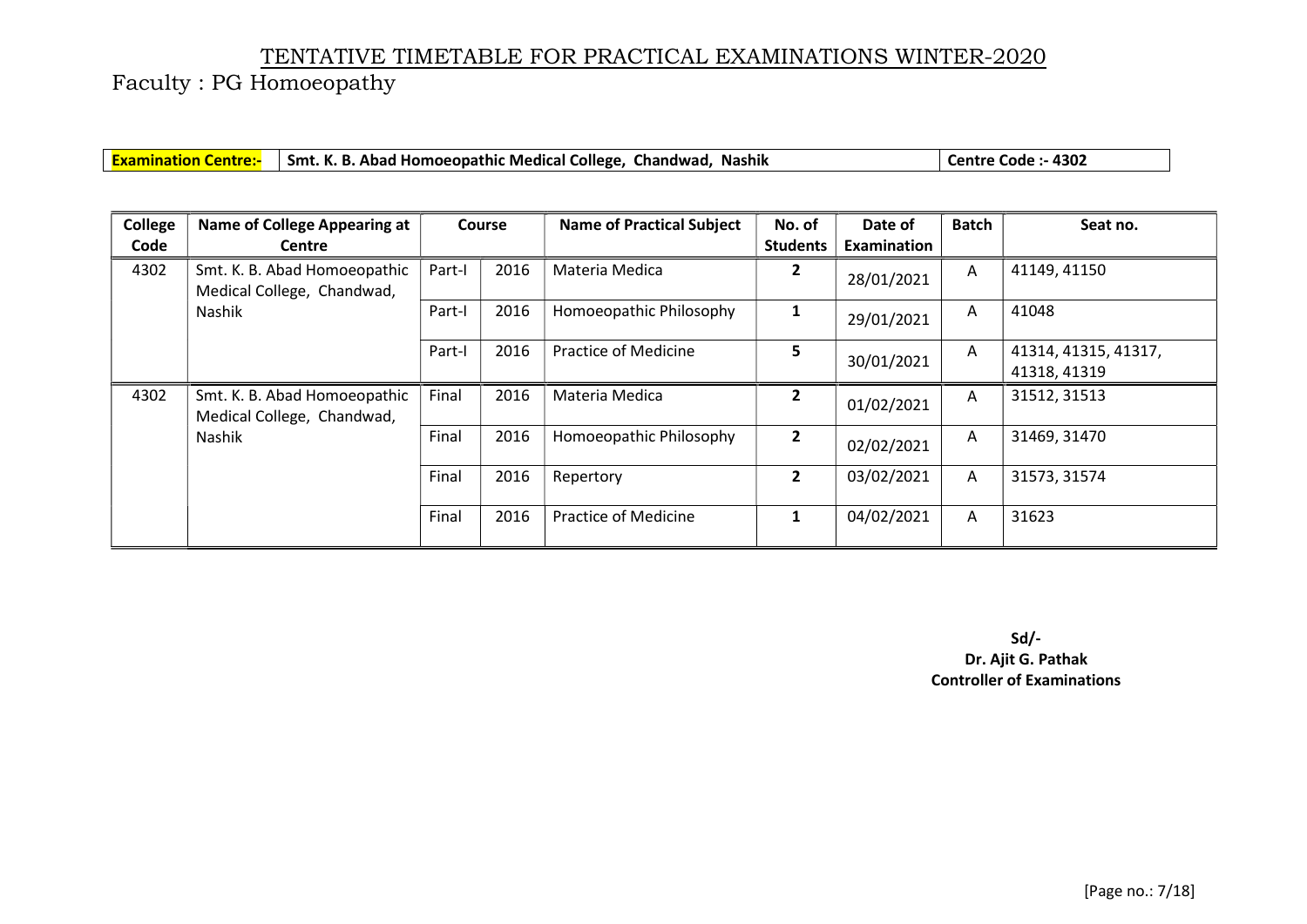Faculty : PG Homoeopathy

| <b>Examination Centre:-</b> | Kakasaheb Mhaske Homoeopathic Medical College, Ahmednagar | Centre Code :- 4304 |
|-----------------------------|-----------------------------------------------------------|---------------------|
|-----------------------------|-----------------------------------------------------------|---------------------|

| College | <b>Name of College Appearing at</b>                             | <b>Course</b>  |      | <b>Name of Practical Subject</b> | No. of          | Date of     | <b>Batch</b> | Seat no.                    |
|---------|-----------------------------------------------------------------|----------------|------|----------------------------------|-----------------|-------------|--------------|-----------------------------|
| Code    | <b>Centre</b>                                                   |                |      |                                  | <b>Students</b> | Examination |              |                             |
| 4304    |                                                                 |                |      |                                  |                 |             | A            | 41151, 41152, 41153, 41154, |
|         |                                                                 | Part-I         | 2016 | Materia Medica                   | 10              | 01/02/2021  |              | 41155, 41156, 41157, 41158, |
|         | Kakasaheb Mhaske<br>Homoeopathic Medical<br>College, Ahmednagar |                |      |                                  |                 |             |              | 41159, 41160                |
|         |                                                                 | 2016<br>Part-I |      | Homoeopathic Philosophy          |                 | 02/02/2021  | A            | 41050, 41051, 41052, 41053, |
|         |                                                                 |                |      |                                  |                 |             |              | 41054, 41055, 41056         |
|         |                                                                 |                | 2016 |                                  | 5.              | 28/01/2021  | A            | 41236, 41237, 41238, 41239, |
|         |                                                                 | Part-I         |      | Repertory                        |                 |             |              | 41240                       |
|         | Kakasaheb Mhaske                                                | Final          | 2016 | Materia Medica                   | 5.              |             | A            | 31514, 31515, 31516, 31517, |
| 4304    | Homoeopathic Medical                                            |                |      |                                  |                 | 29/01/2021  |              | 31518                       |
|         | College, Ahmednagar                                             | Final          | 2016 |                                  | 5               | 30/01/2021  | $\mathsf{A}$ | 31575, 31576, 31577, 31578, |
|         |                                                                 |                |      | Repertory                        |                 |             |              | 31579                       |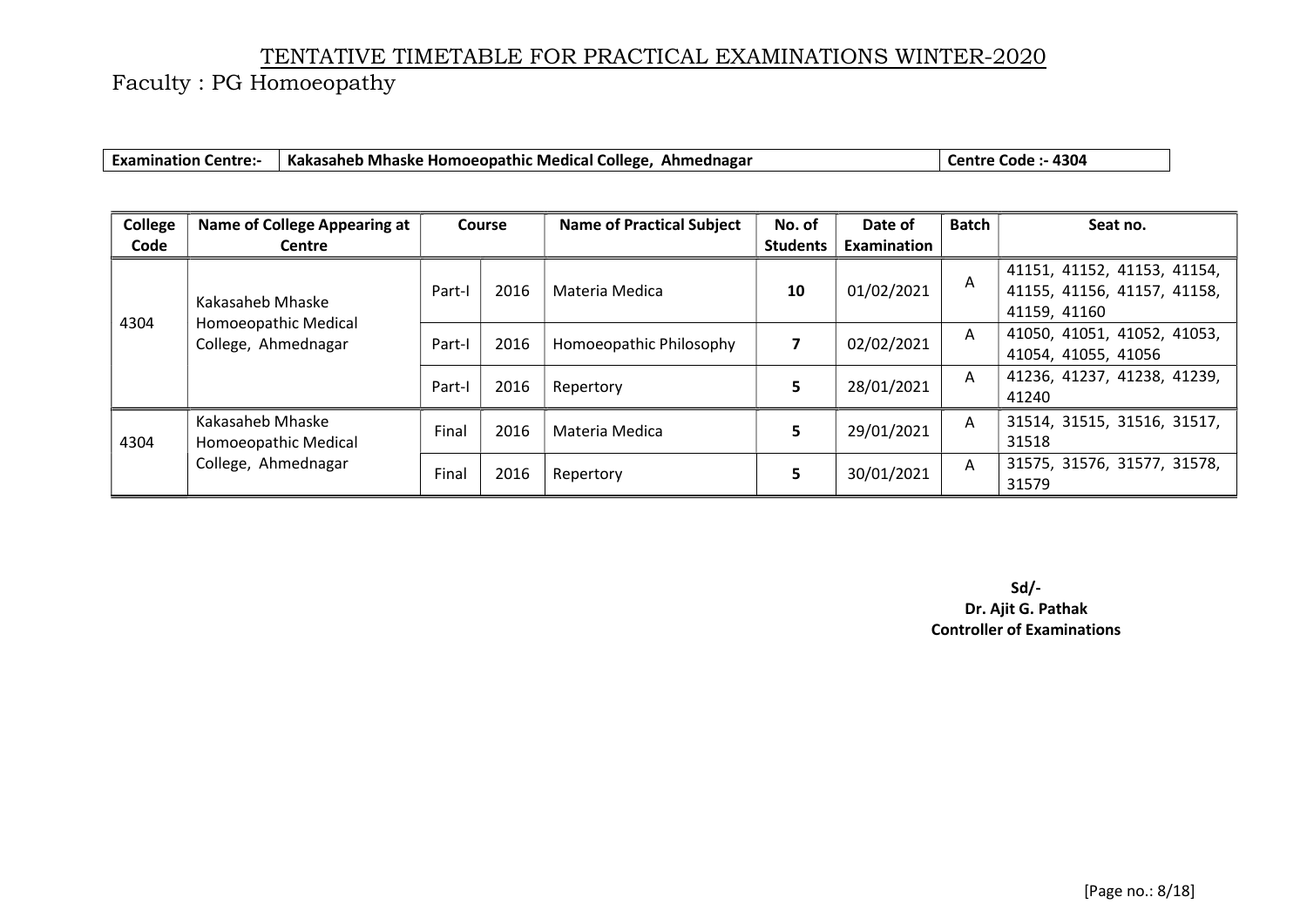Faculty : PG Homoeopathy

| <b>Examination Centre:-</b> | Vamanrao Ithape Homoeopathic Medical College, Sangamner | Centre Code :- 4307 |
|-----------------------------|---------------------------------------------------------|---------------------|
|-----------------------------|---------------------------------------------------------|---------------------|

| College<br>Code | <b>Name of College Appearing at</b><br><b>Centre</b> |                                               | <b>Course</b> | <b>Name of Practical Subject</b> | No. of<br><b>Students</b> | Date of<br>Examination | <b>Batch</b>         | Seat no.             |
|-----------------|------------------------------------------------------|-----------------------------------------------|---------------|----------------------------------|---------------------------|------------------------|----------------------|----------------------|
|                 |                                                      |                                               |               |                                  |                           |                        |                      |                      |
|                 |                                                      | Part-I                                        | 2016          | Materia Medica                   | 6                         | 01/02/2021             | A                    | 41163, 41164, 41165, |
|                 |                                                      |                                               |               |                                  |                           |                        |                      | 41166, 41167, 41168  |
| 4307            |                                                      | Part-I                                        | 2016          | Homoeopathic Philosophy          | 6                         | 02/02/2021             | A                    | 41057, 41058, 41060, |
|                 |                                                      |                                               |               |                                  |                           |                        |                      | 41061, 41062, 41063  |
|                 | Vamanrao Ithape                                      |                                               |               |                                  |                           |                        | A                    | 41242, 41243         |
|                 |                                                      | Part-I                                        | 2016          | Repertory                        | $\overline{2}$            | 03/02/2021             |                      |                      |
|                 | Homoeopathic Medical<br>College, Sangamner           | 2016<br><b>Practice of Medicine</b><br>Part-I |               |                                  |                           |                        | 41320, 41321, 41322, |                      |
|                 |                                                      |                                               |               |                                  | 9                         | 28/01/2021             | Α                    | 41323, 41324, 41325, |
|                 |                                                      |                                               |               |                                  |                           |                        |                      | 41326, 41327, 41328  |
|                 |                                                      |                                               |               |                                  |                           |                        | A                    | 41378, 41379, 41380  |
|                 |                                                      | Part-I                                        | 2016          | Paediatrics                      | 3                         | 29/01/2021             |                      |                      |
|                 |                                                      |                                               |               |                                  |                           |                        | A                    | 41421, 41422, 41423  |
|                 |                                                      | Part-I                                        | 2016          | Psychiatry                       | 3                         | 30/01/2021             |                      |                      |
|                 |                                                      |                                               |               |                                  |                           |                        | A                    | 31519, 31520, 31521, |
|                 | Vamanrao Ithape                                      | Final                                         | 2016          | Materia Medica                   | 5                         | 04/02/2021             |                      | 31522, 31523         |
| 4307            | Homoeopathic Medical                                 |                                               |               |                                  |                           |                        | A                    | 31471, 31472, 31473, |
|                 | College, Sangamner                                   | Final                                         | 2016          | Homoeopathic Philosophy          | 5                         | 06/02/2021             |                      | 31474, 31475         |
|                 |                                                      |                                               |               |                                  |                           |                        |                      |                      |
|                 |                                                      | Final                                         | 2016          | <b>Practice of Medicine</b>      | 4                         | 05/02/2021             | A                    | 31624, 31625, 31626, |
|                 |                                                      |                                               |               |                                  |                           |                        |                      | 31627                |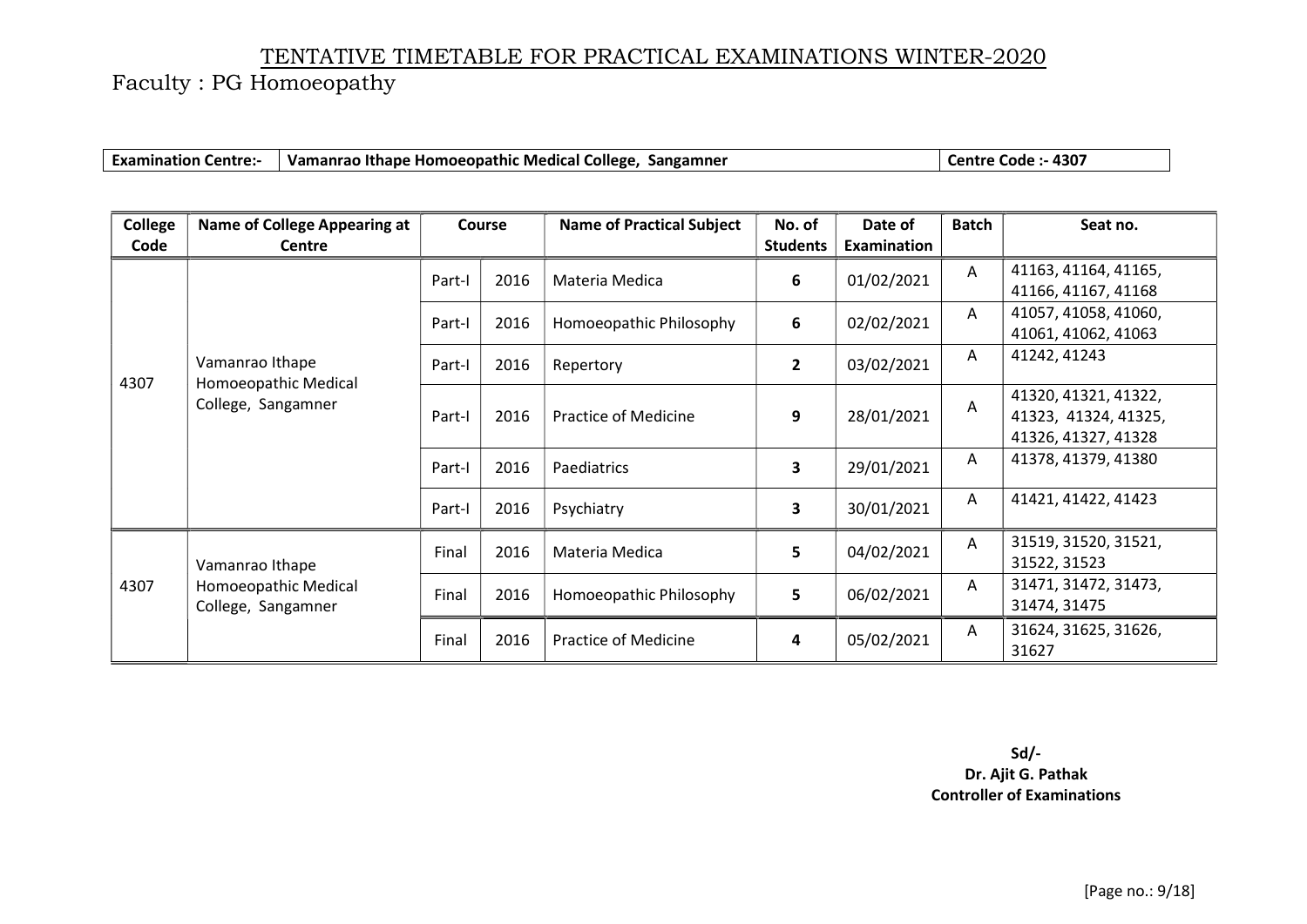Faculty : PG Homoeopathy

Examination Centre:- D.K.M.M. Homoeopathic Medical College, Aurangabad Centre Code :- 4401

| <b>College</b> | <b>Name of College Appearing at</b>                                | Course |      | <b>Name of Practical</b>    | No. of          | Date of            | <b>Batch</b> | Seat no.                                                     |
|----------------|--------------------------------------------------------------------|--------|------|-----------------------------|-----------------|--------------------|--------------|--------------------------------------------------------------|
| Code           | <b>Centre</b>                                                      |        |      | <b>Subject</b>              | <b>Students</b> | <b>Examination</b> |              |                                                              |
| 4401           | D.K.M.M. Homoeopathic Medical<br>College, Aurangabad               |        |      |                             | 8               |                    |              | 41172, 41173, 41174,<br>41175, 41176, 41177,<br>41178, 41179 |
| 4402           | Foster Development's Homoeo.<br>Med. College, Cidco, Aurangabad    | Part-I | 2016 | Materia Medica              | 3               | 03/02/2021         | $\mathsf{A}$ | 41181, 41183, 41186                                          |
| 4403           | Shri Bhagwan Homoeopathic<br>Medical College, Cidco,<br>Aurangabad |        |      |                             | $\overline{2}$  |                    |              | 41189, 41554                                                 |
| 4401           | D.K.M.M. Homoeopathic Medical<br>College, Aurangabad               | Part-I | 2016 | Homoeopathic<br>Philosophy  | 4               | 04/02/2021         | Α            | 41066, 41067, 41068,<br>41071                                |
| 4402           | Foster Development's Homoeo.<br>Med. College, Cidco, Aurangabad    |        |      |                             | $\mathbf{2}$    |                    |              | 41075, 41085                                                 |
| 4401           | D.K.M.M. Homoeopathic Medical<br>College, Aurangabad               | Part-I | 2016 | Repertory                   | 6               | 05/02/2021         | A            | 41244, 41245, 41246,<br>41247, 41249, 41250                  |
| 4402           | Foster Development's Homoeo.<br>Med. College, Cidco, Aurangabad    |        |      |                             | 5               |                    |              | 41251, 41252, 41253,<br>41254, 41255                         |
| 4401           | D.K.M.M. Homoeopathic Medical<br>College, Aurangabad               |        |      |                             | 4               |                    |              | 41329, 41330, 41331,<br>41332, 41334                         |
| 4402           | Foster Development's Homoeo.<br>Med. College, Cidco, Aurangabad    | Part-I | 2016 | <b>Practice of Medicine</b> | $\overline{2}$  | 06/02/2021         | A            | 41335, 41337                                                 |
| 4403           | Shri Bhagwan Homoeopathic<br>Medical College, Cidco,<br>Aurangabad |        |      |                             | $\mathbf{2}$    |                    |              | 41341, 41343                                                 |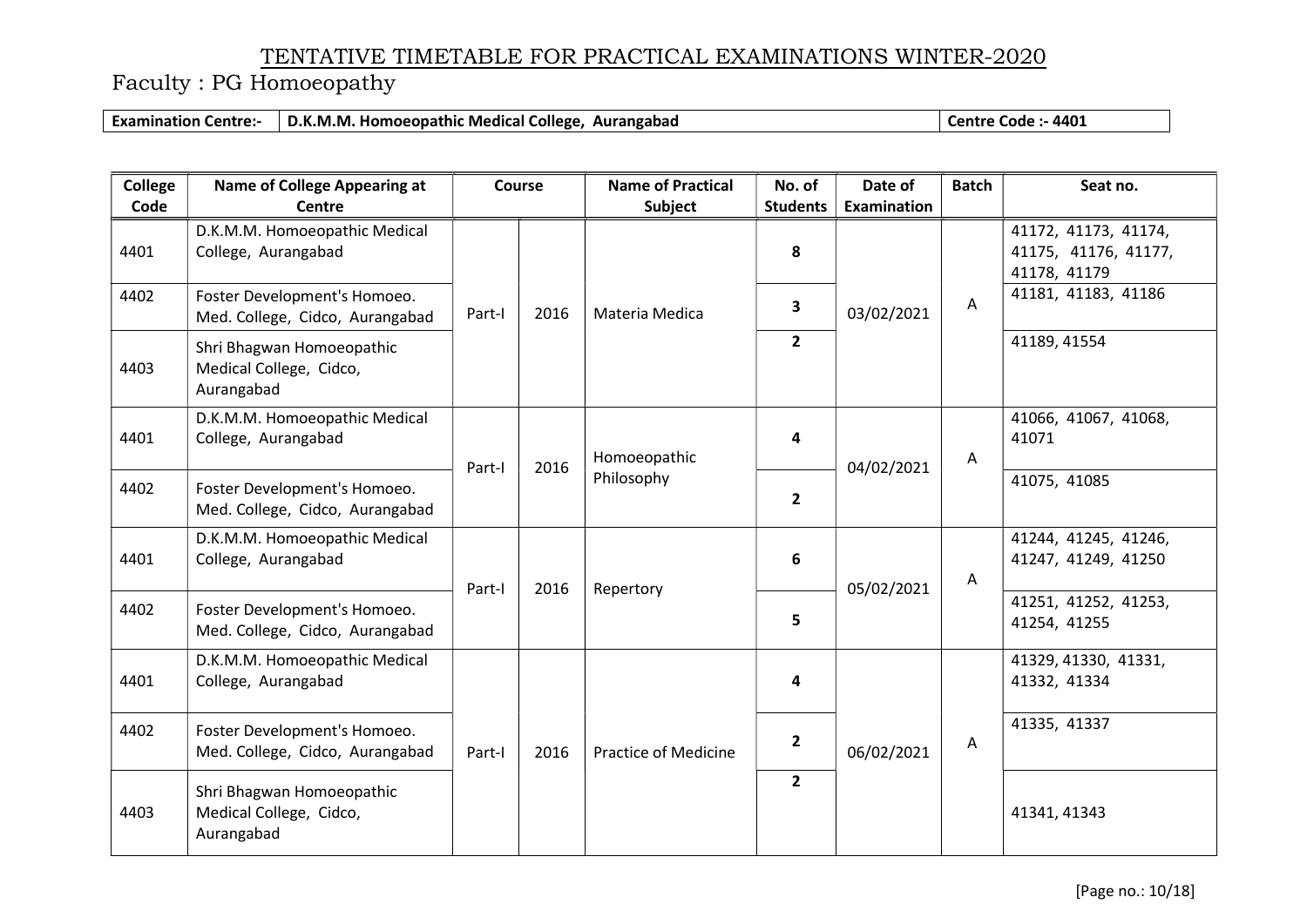| <b>College</b> | <b>Name of College Appearing at</b>                                | Course |      | <b>Name of Practical</b> | No. of                  | Date of            | <b>Batch</b> | Seat no.                                    |
|----------------|--------------------------------------------------------------------|--------|------|--------------------------|-------------------------|--------------------|--------------|---------------------------------------------|
| Code           | <b>Centre</b>                                                      |        |      | <b>Subject</b>           | <b>Students</b>         | <b>Examination</b> |              |                                             |
| 4401           | D.K.M.M. Homoeopathic Medical<br>College, Aurangabad               |        |      |                          | 6                       |                    |              | 41381, 41382, 41383,<br>41384, 41385, 41386 |
| 4402           | Foster Development's Homoeo.<br>Med. College, Cidco, Aurangabad    | Part-I | 2016 | Paediatrics              | 5                       | 08/02/2021         | A            | 41387, 41388, 41390,<br>41391, 41392        |
| 4403           | Shri Bhagwan Homoeopathic<br>Medical College, Cidco,<br>Aurangabad |        |      |                          | $2^{\circ}$             |                    |              | 41396, 41397                                |
| 4401           | D.K.M.M. Homoeopathic Medical<br>College, Aurangabad               | Part-I | 2016 | Psychiatry               | 5                       | 09/02/2021         | Α            | 41424, 41425, 41426,<br>41428, 41429        |
| 4401           | D.K.M.M. Homoeopathic Medical<br>College, Aurangabad               | Part-I | 2016 | Pharmacy                 | $\overline{\mathbf{3}}$ | 10/02/2021         | A            | 41065, 41069, 41070                         |
| 4402           | Foster Development's Homoeo.<br>Med. College, Cidco, Aurangabad    |        |      |                          | 4                       |                    |              | 41288, 41079, 41084,<br>41289               |
|                | D.K.M.M. Homoeopathic Medical                                      | Final  | 2012 | Organon of Medicine      | $\mathbf{1}$            | 11/02/2021         | A            | 31443                                       |
| 4401           | College, Aurangabad                                                | Final  | 2012 | Homoeopathic<br>Pharmacy | $\mathbf{1}$            | 12/02/2021         | A            | 31599                                       |
| 4401           | D.K.M.M. Homoeopathic Medical<br>College, Aurangabad               |        |      |                          | 6                       |                    |              | 31580, 31581, 31582,<br>31583, 31584, 31727 |
| 4402           | Foster Development's Homoeo.<br>Med. College, Cidco, Aurangabad    | Final  | 2016 | Repertory                | 3                       | 28/01/2021         | A            | 31585, 31586, 31587                         |
| 4403           | Shri Bhagwan Homoeopathic<br>Medical College, Cidco,<br>Aurangabad |        |      |                          | $\overline{\mathbf{3}}$ |                    |              | 31588, 31589, 31590                         |
| 4401           | D.K.M.M. Homoeopathic Medical<br>College, Aurangabad               |        |      |                          | 5                       |                    |              | 31659, 31660, 31661,<br>31662, 31663        |
| 4402           | Foster Development's Homoeo.<br>Med. College, Cidco, Aurangabad    | Final  | 2016 | Paediatrics              | 4                       | 30/01/2021         | A            | 31664, 31665, 31667,<br>31668, 31669        |
| 4403           | Shri Bhagwan Homoeopathic<br>Medical College, Cidco,               |        |      |                          | $\overline{2}$          |                    |              | 31670, 31672                                |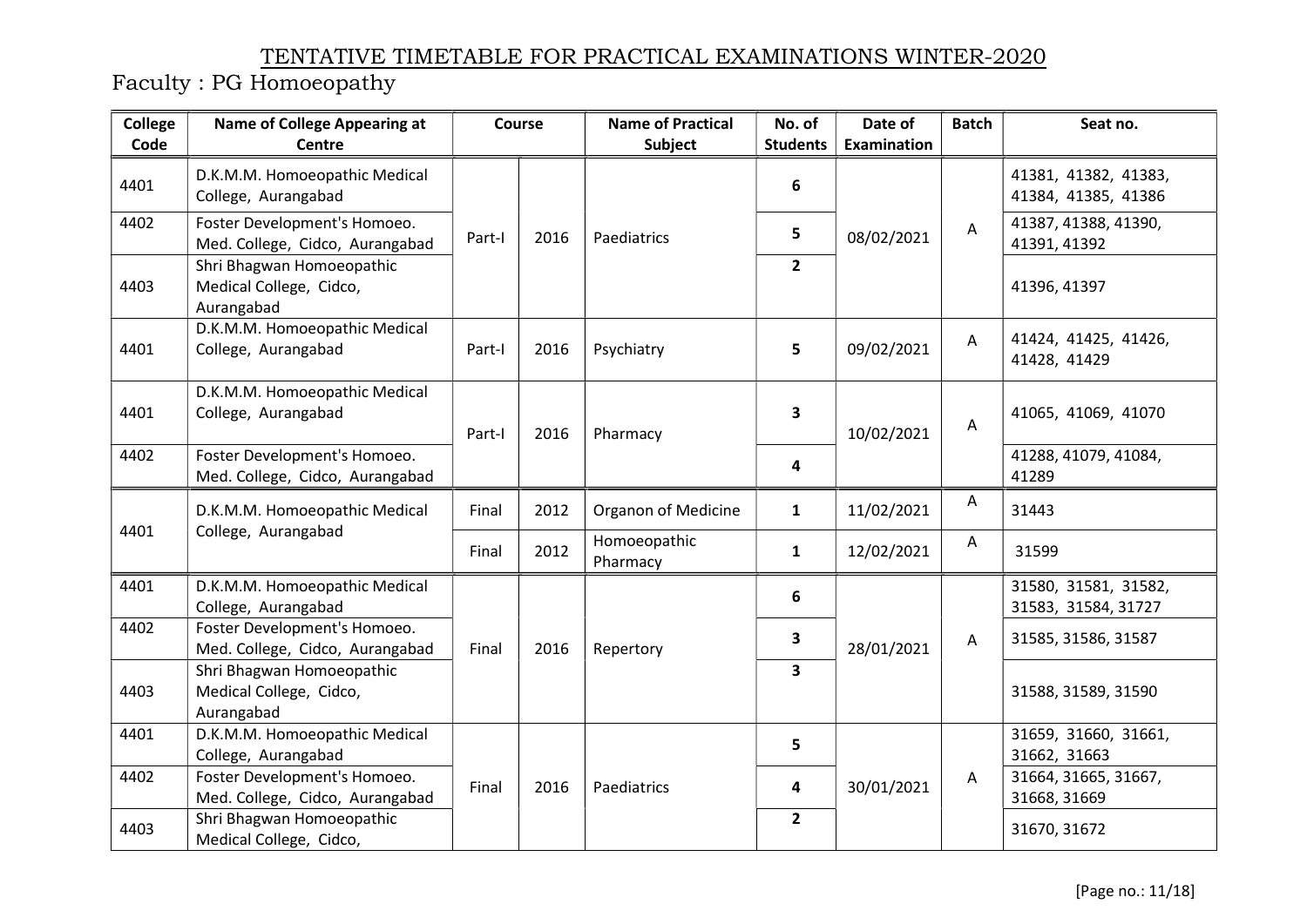Faculty : PG Homoeopathy

| College<br>Code | <b>Name of College Appearing at</b><br>Centre        | <b>Course</b> |      | <b>Name of Practical</b><br><b>Subject</b> | No. of<br><b>Students</b> | Date of<br>Examination | <b>Batch</b> | Seat no.                             |
|-----------------|------------------------------------------------------|---------------|------|--------------------------------------------|---------------------------|------------------------|--------------|--------------------------------------|
|                 | Aurangabad                                           |               |      |                                            |                           |                        |              |                                      |
| 4401            | D.K.M.M. Homoeopathic Medical<br>College, Aurangabad | Final         | 2016 | Psychiatry                                 |                           | 01/02/2021             | A            | 31684, 31685, 31686,<br>31687, 31689 |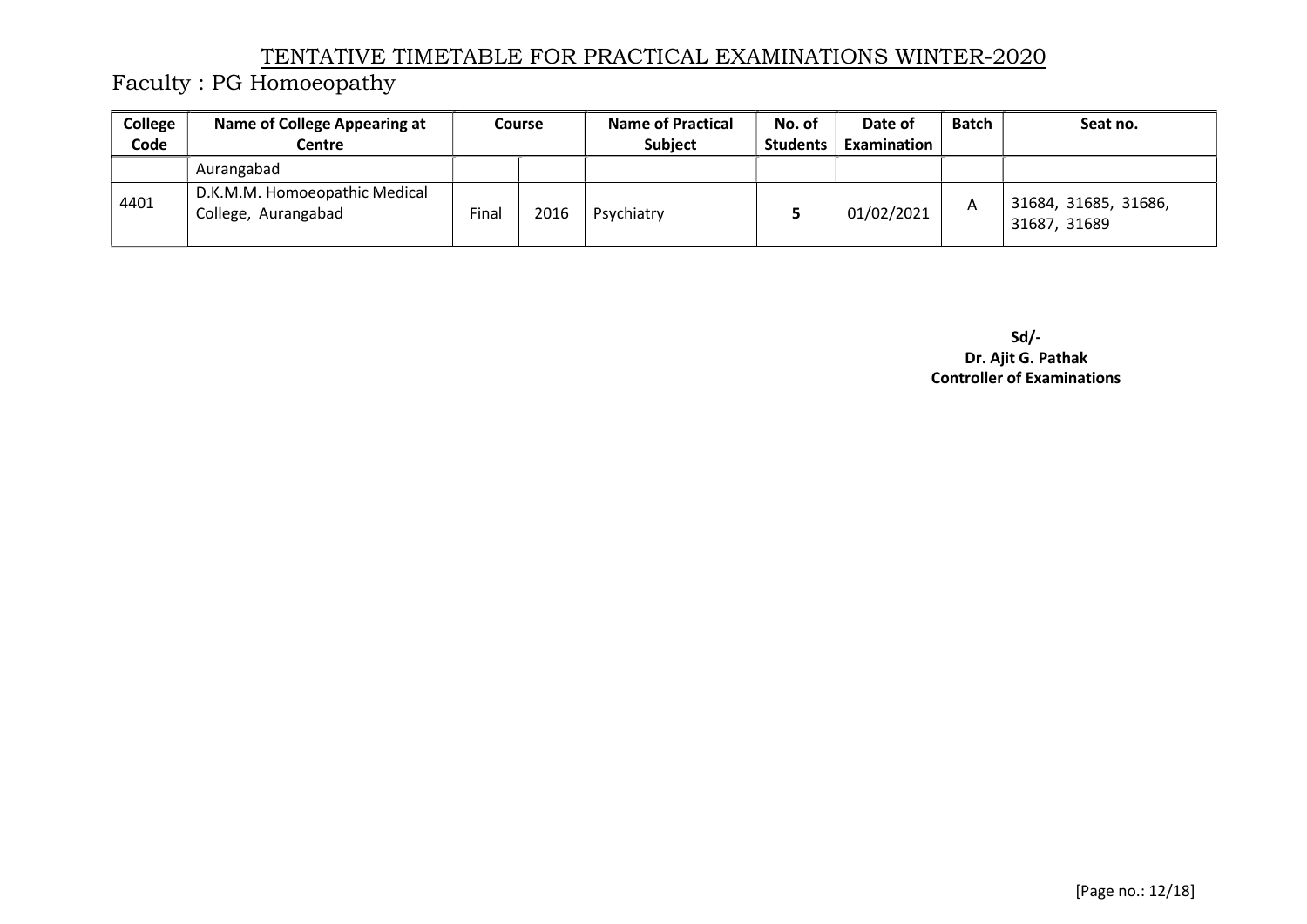|  | Examination Centre:-   Foster Development's Homoeo. Med. College, Cidco, Aurangabad | Centre Code :- 4402 |
|--|-------------------------------------------------------------------------------------|---------------------|
|--|-------------------------------------------------------------------------------------|---------------------|

| College<br>Code | <b>Name of College Appearing at</b><br>Centre                      | <b>Course</b> |      | <b>Name of Practical</b><br>Subject | No. of<br><b>Students</b> | Date of<br><b>Examination</b> | <b>Batch</b> | Seat no.                             |
|-----------------|--------------------------------------------------------------------|---------------|------|-------------------------------------|---------------------------|-------------------------------|--------------|--------------------------------------|
| 4402            | Foster Development's Homoeo.<br>Med. College, Cidco, Aurangabad    | Final         | 2012 | Paediatrics                         | $\mathbf{1}$              | 29/01/2021                    | A            | 31650                                |
| 4402            | Foster Development's Homoeo.<br>Med. College, Cidco, Aurangabad    |               |      |                                     | 5                         |                               |              | 31477, 31478, 31479, 31480,<br>31481 |
| 4401            | D.K.M.M. Homoeopathic Medical<br>College, Aurangabad               | Final         | 2016 | Homoeopathic<br>Philosophy          | 1                         | 27/01/2021                    | Α            | 31476                                |
| 4403            | Shri Bhagwan Homoeopathic<br>Medical College, Cidco,<br>Aurangabad |               |      |                                     | $\overline{2}$            |                               |              | 31482, 31483                         |
| 4402            | Foster Development's Homoeo.<br>Med. College, Cidco, Aurangabad    |               |      |                                     | 5                         |                               |              | 31633, 31634, 31635, 31636,<br>31637 |
| 4401            | D.K.M.M. Homoeopathic Medical<br>College, Aurangabad               | Final         | 2016 | <b>Practice of Medicine</b>         | 4                         | 25/01/2021                    | $\mathsf{A}$ | 31628, 31629, 31631, 31632           |
| 4403            | Shri Bhagwan Homoeopathic<br>Medical College, Cidco,<br>Aurangabad |               |      |                                     | 3                         |                               |              | 31638, 31639, 31640                  |
| 4402            | Foster Development's Homoeo.<br>Med. College, Cidco, Aurangabad    |               | 2016 | Pharmacy                            | 4                         | 28/01/2021                    |              | 31603, 31604, 31605, 31606           |
| 4401            | D.K.M.M. Homoeopathic Medical<br>College, Aurangabad               | Final         |      |                                     | 3                         |                               | A            | 31600, 31601, 31602                  |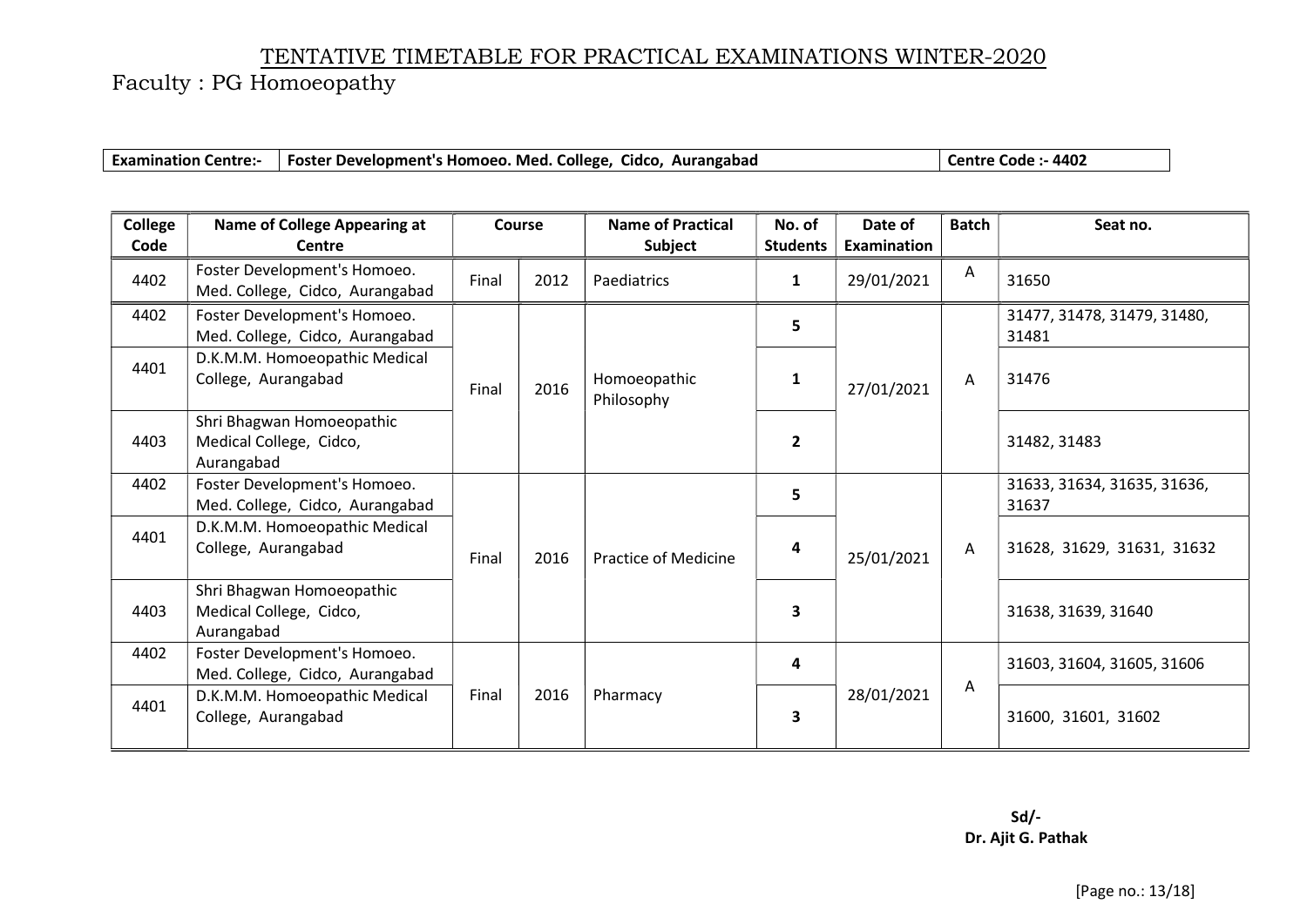Faculty : PG Homoeopathy

Controller of Examinations

| <b>Examination Centre:-</b> | Shri Bhagwan Homoeopathic Medical College, Cidco, Aurangabad | Centre Code :- 4403 |
|-----------------------------|--------------------------------------------------------------|---------------------|
|-----------------------------|--------------------------------------------------------------|---------------------|

| College<br>Code | <b>Name of College Appearing at</b><br>Centre                      |       | <b>Course</b> | <b>Name of Practical Subject</b> | No. of<br><b>Students</b> | Date of<br>Examination | <b>Batch</b> | Seat no.                                    |
|-----------------|--------------------------------------------------------------------|-------|---------------|----------------------------------|---------------------------|------------------------|--------------|---------------------------------------------|
| 4403            | Shri Bhagwan Homoeopathic<br>Medical College, Cidco,<br>Aurangabad | Final | 2012          | Practice of Medicine             | 1                         | 27/08/2021             | A            | 31609                                       |
| 4403            | Shri Bhagwan Homoeopathic<br>Medical College, Cidco,<br>Aurangabad |       |               |                                  | 6                         |                        |              | 31536, 31537, 31538,<br>31539, 31540, 31541 |
| 4401            | D.K.M.M. Homoeopathic<br>Medical College, Aurangabad               | Final | 2016          | Materia Medica                   | 5                         | 25/01/2021             | A            | 31524, 31525, 31527,<br>31528, 31529        |
| 4402            | Foster Development's<br>Homoeo. Med. College, Cidco,<br>Aurangabad |       |               |                                  | 6                         |                        |              | 31530, 31531, 31532,<br>31533, 31534, 31535 |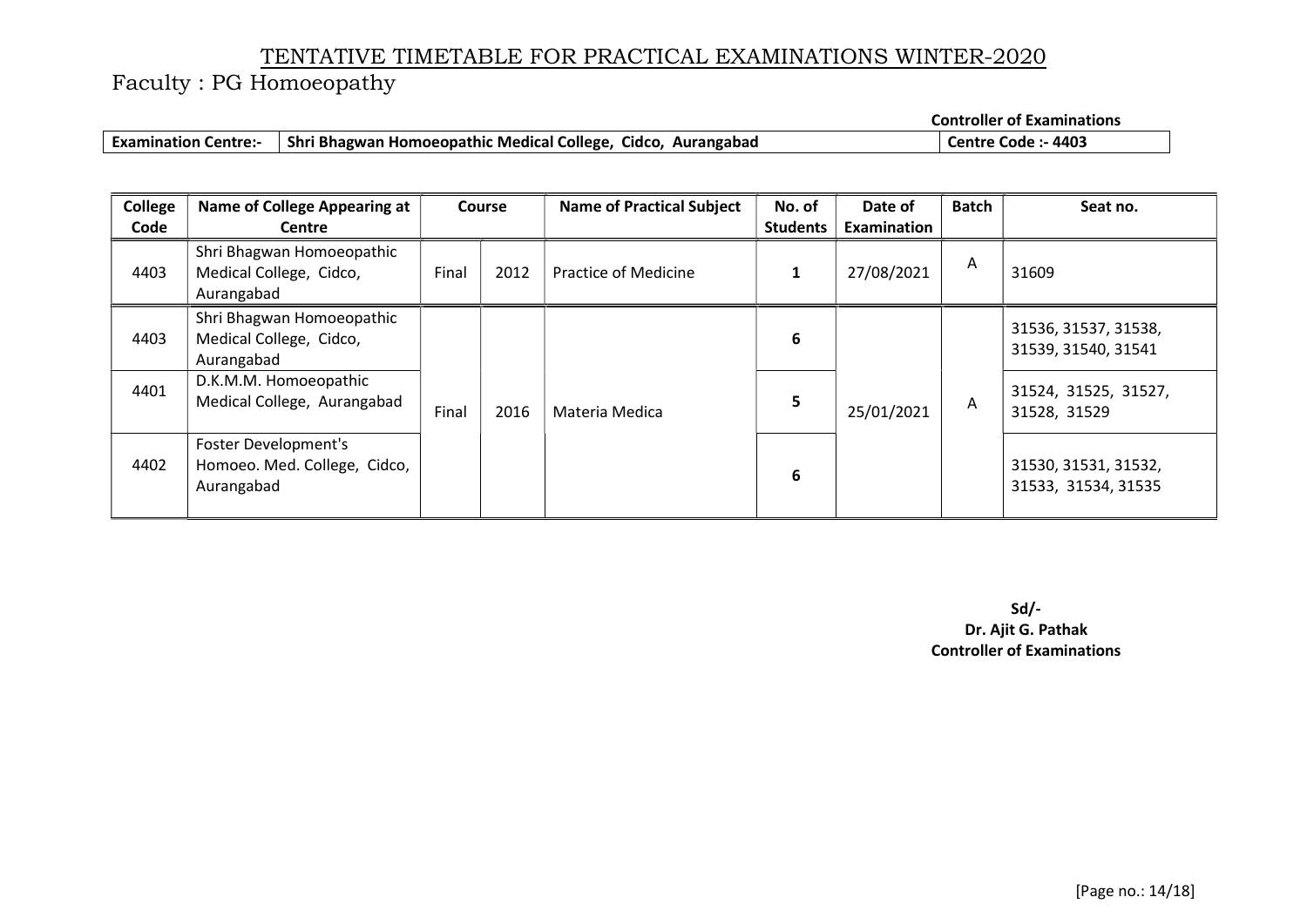|  | Examination Centre:- Sonajirao Kshirsagar Homoeo. Med. College, Vidhyanagar, Beed |  | Centre Code :- 4404 |
|--|-----------------------------------------------------------------------------------|--|---------------------|
|--|-----------------------------------------------------------------------------------|--|---------------------|

| <b>College</b> | <b>Name of College Appearing at</b>                                | Course |      | <b>Name of Practical Subject</b> | No. of                  | Date of     | <b>Batch</b> | Seat no.            |
|----------------|--------------------------------------------------------------------|--------|------|----------------------------------|-------------------------|-------------|--------------|---------------------|
| Code           | Centre                                                             |        |      |                                  | <b>Students</b>         | Examination |              |                     |
| 4404           | Sonajirao Kshirsagar Homoeo.<br>Med. College, Vidhyanagar,<br>Beed | Part-I | 2012 | Practice of Medicine             | $\mathbf{1}$            | 03/02/2021  | A            | 41297               |
|                | Sonajirao Kshirsagar Homoeo.                                       | Final  | 2012 | Organon of Medicine              | $\mathbf{1}$            | 04/02/2021  | $\mathsf{A}$ | 41556               |
| 4404           | Med. College, Vidhyanagar,                                         | Final  | 2012 | Homoeopathic Pharmacy            | $\mathbf{1}$            | 05/02/2021  | $\mathsf{A}$ | 31729               |
|                | <b>Beed</b>                                                        | Final  | 2012 | Psychiatry                       | $\mathbf{1}$            | 06/02/2021  | Α            | 31683               |
|                |                                                                    | Final  | 2016 | Materia Medica                   | $\overline{\mathbf{3}}$ | 25/01/2021  | Α            | 31542, 31543, 31544 |
|                |                                                                    | Final  | 2016 | Homoeopathic Philosophy          | $\overline{2}$          | 27/01/2021  | $\mathsf{A}$ | 31484, 31485        |
|                |                                                                    | Final  | 2016 | Repertory                        | $\overline{2}$          | 28/01/2021  | Α            | 31591, 31592        |
| 4404           | Sonajirao Kshirsagar Homoeo.<br>Med. College, Vidhyanagar,<br>Beed | Final  | 2016 | <b>Practice of Medicine</b>      | $\mathbf{1}$            | 29/01/2021  | Α            | 31641               |
|                |                                                                    | Final  | 2016 | Paediatrics                      | 3                       | 30/01/2021  | Α            | 31673, 31674, 31675 |
|                |                                                                    | Final  | 2016 | Psychiatry                       | $\mathbf{1}$            | 01/02/2021  | Α            | 31690               |
|                |                                                                    | Final  | 2016 | Pharmacy                         | $\overline{\mathbf{3}}$ | 02/02/2021  | A            | 31607, 31728, 31608 |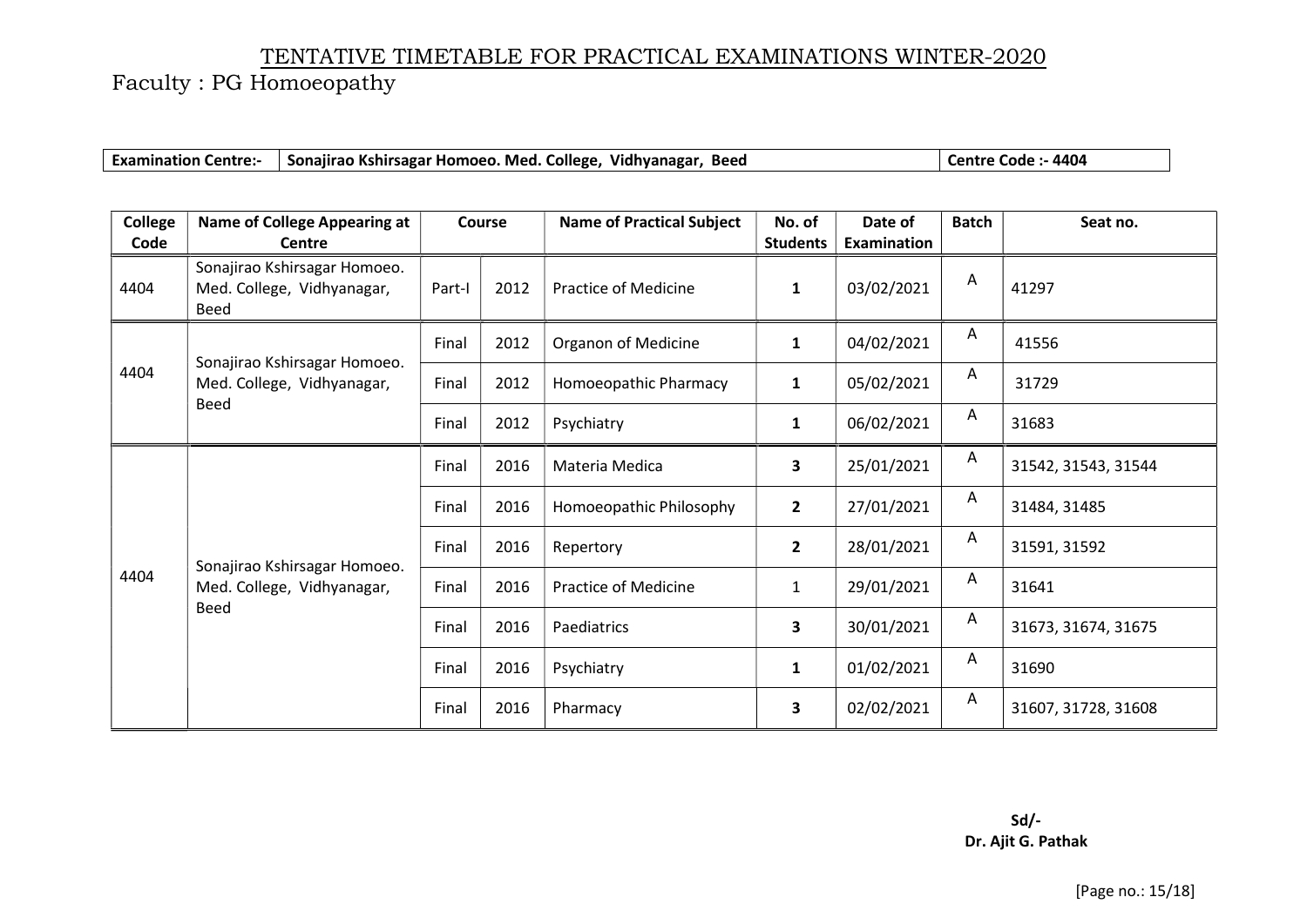Faculty : PG Homoeopathy

Controller of Examinations

| <b>Examination Centre:-</b> | P. D. Jain Homoeopathic Medical College, Parbhani | :- 4406<br>Centre Code : |
|-----------------------------|---------------------------------------------------|--------------------------|
|-----------------------------|---------------------------------------------------|--------------------------|

| College | <b>Name of College Appearing at</b>                  |        | <b>Course</b> | <b>Name of Practical Subject</b> | No. of          | Date of     | <b>Batch</b> | Seat no.                                    |
|---------|------------------------------------------------------|--------|---------------|----------------------------------|-----------------|-------------|--------------|---------------------------------------------|
| Code    | <b>Centre</b>                                        |        |               |                                  | <b>Students</b> | Examination |              |                                             |
| 4406    | P. D. Jain Homoeopathic<br>Medical College, Parbhani | Part-I | 2012          | Homoeopathic Materia<br>Medica   |                 | 30/01/2021  | A            | 41555                                       |
| 4406    | P. D. Jain Homoeopathic<br>Medical College, Parbhani | Part-I | 2016          | Materia Medica                   | 4               | 01/02/2021  | A            | 41192, 41194, 41195,<br>41196               |
|         |                                                      | Part-I | 2016          | Homoeopathic Philosophy          | 6               | 02/02/2021  | A            | 41092, 41093, 41094,<br>41095, 41096, 41097 |
|         |                                                      | Part-I | 2016          | Repertory                        | 4               | 03/02/2021  | A            | 41260, 41262, 41263,<br>41264               |
| 4406    | P. D. Jain Homoeopathic<br>Medical College, Parbhani | Final  | 2012          | Organon of Medicine              | $\mathbf{1}$    | 28/01/2021  | A            | 31444                                       |
|         |                                                      | Final  | 2016          | Homoeopathic Philosophy          |                 | 29/01/2021  | Α            | 31730                                       |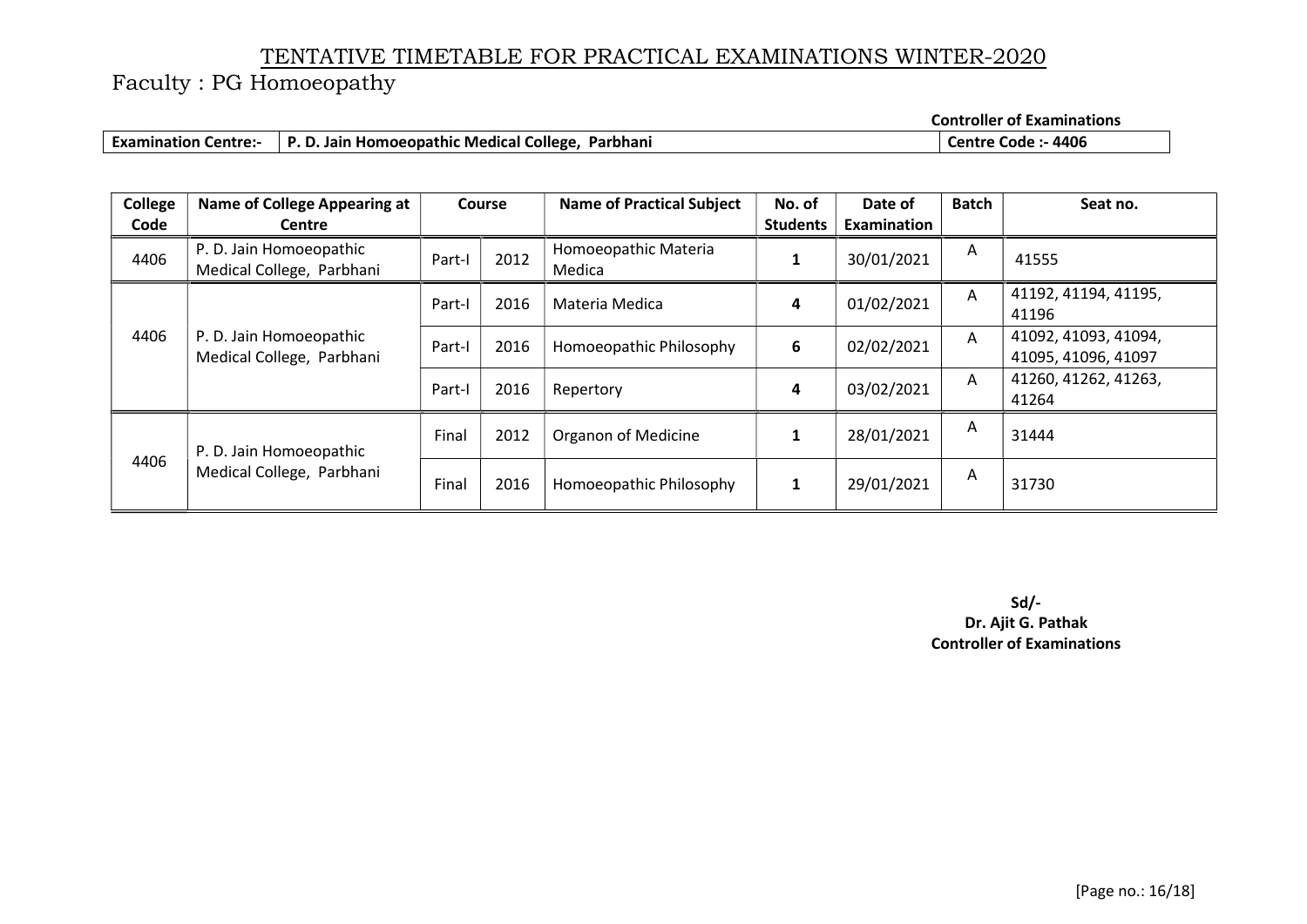Faculty : PG Homoeopathy

| <b>Examin</b><br>Centre: | 'i Homoeopathic Medical College.<br>- Guru Mishri I.<br>Jalna | $-4408$<br>ode<br>entre. |
|--------------------------|---------------------------------------------------------------|--------------------------|
|                          |                                                               |                          |

| College | <b>Name of College Appearing at</b>                | <b>Course</b> |      | <b>Name of Practical Subject</b> | No. of          | Date of    | <b>Batch</b> | Seat no.                                                                                    |
|---------|----------------------------------------------------|---------------|------|----------------------------------|-----------------|------------|--------------|---------------------------------------------------------------------------------------------|
| Code    | Centre                                             |               |      |                                  | <b>Students</b> | Examinatio |              |                                                                                             |
|         |                                                    |               |      |                                  |                 | n          |              |                                                                                             |
| 4408    | Guru Mishri Homoeopathic<br>Medical College, Jalna | Part-I        | 2016 | Materia Medica                   | 1               | 25/01/2021 | Α            | 41206                                                                                       |
|         |                                                    | Part-I        | 2016 | Homoeopathic Philosophy          | 12              | 27/01/2021 | A            | 41098, 41099, 41100,<br>41102, 41105, 41108,<br>41110, 41111, 41112,<br>41113, 41116, 41117 |
|         |                                                    | Part-I        | 2016 | Repertory                        | 4               | 28/01/2021 | $\mathsf{A}$ | 41267, 41268, 41269,<br>41273                                                               |
|         |                                                    | Part-I        | 2016 | <b>Practice of Medicine</b>      | 9               | 29/01/2021 | Α            | 41350, 41352, 41353,<br>41354, 41356, 41357,<br>41358, 41359, 41360                         |
|         |                                                    | Part-I        | 2016 | Paediatrics                      | 4               | 30/01/2021 | A            | 41402, 41403, 41404,<br>41407                                                               |
|         |                                                    | Part-I        | 2016 | Pharmacy                         | 10              | 01/02/2021 | A            | 41290, 41291, 41103,<br>41292, 41106, 41293,<br>41114, 41115, 41119,<br>41294               |